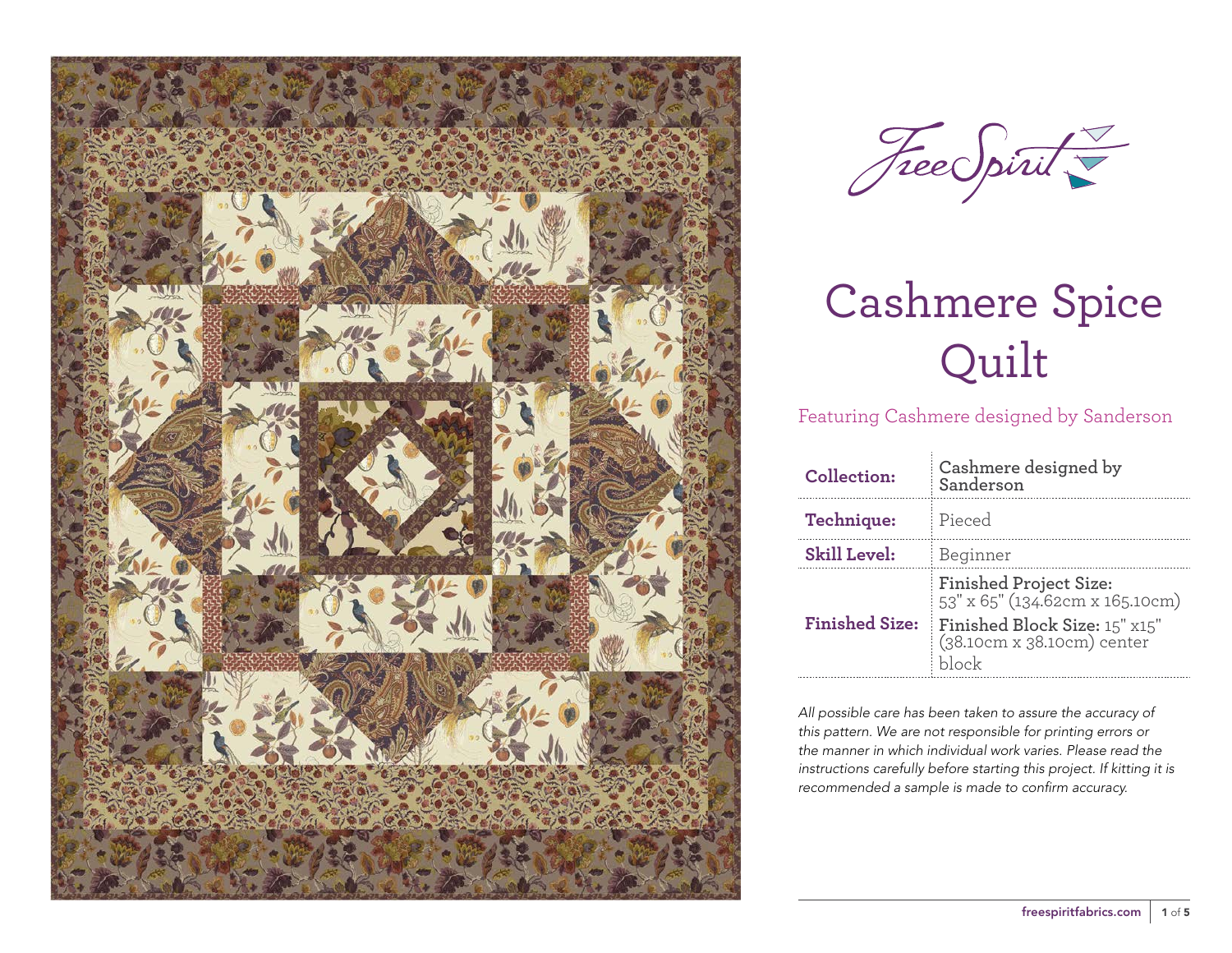reec

*Project designed by Lucy A. Fazely Tech edited by Alison M. Schmidt*

## **Fabric Requirements**

| <b>DESIGN</b>                         | <b>COLOR</b> | <b>ITEM ID</b> | <b>YARDAGE</b>               |     |     |                |                |     |
|---------------------------------------|--------------|----------------|------------------------------|-----|-----|----------------|----------------|-----|
| (A) Amanpuri                          | Spice        | PWSA009.SPICE  | $1\frac{1}{4}$ yards (1.14m) |     |     |                |                |     |
| <b>Amanpuri Large</b><br>(B)          | Cream        | PWSA010.CREAM  | $\frac{1}{4}$ yard (0.23m)   |     |     |                |                |     |
| (C) Paradesia                         | Spice        | PWSA011.SPICE  | $1\frac{1}{4}$ yards (1.14m) |     |     |                |                |     |
| (D) Cashmere Paisley                  | Spice        | PWSA012.SPICE  | $\frac{3}{4}$ yard (0.69m)   |     |     |                |                |     |
| Pelham<br>(E)                         | Spice        | PWSA013.SPICE* | $\frac{3}{4}$ yard (0.69m)   |     |     |                |                |     |
| (F) Ottoman Flowers                   | Spice        | PWSA014.SPICE  | $\frac{7}{8}$ yard (0.80m)   | (A) | (B) | (C)            | (D)            | (E) |
| (G) Linden                            | Spice        | PWSA015.SPICE  | $\frac{1}{4}$ yard (0.23m)   |     |     |                |                |     |
| * includes binding                    |              |                |                              |     |     |                |                |     |
| <b>Backing (Purchased Separately)</b> |              |                |                              |     |     |                |                |     |
| 44" (111.76cm) wide                   |              |                |                              |     |     |                |                |     |
| Amanpuri Large                        | Cream        | PWSA010.CREAM  | $3\frac{1}{2}$ yards (3.20m) |     |     |                |                |     |
| <b>OR</b>                             |              |                |                              | (F) | (G) | <b>Backing</b> | <b>Backing</b> |     |
| 108" (274.32cm) wide                  |              |                |                              |     |     | 44"            | 108"           |     |
| <b>Strawberry Thief</b>               | Linen        | QBWM001.LINEN  | $2\%$ yards (1.94m)          |     |     | (111.76cm)     | (274.32cm)     |     |
|                                       |              |                |                              |     |     |                |                |     |

### **Additional Recommendations**

- 100% cotton thread in colors to match
- 61" x 73" (155cm x 185cm) batting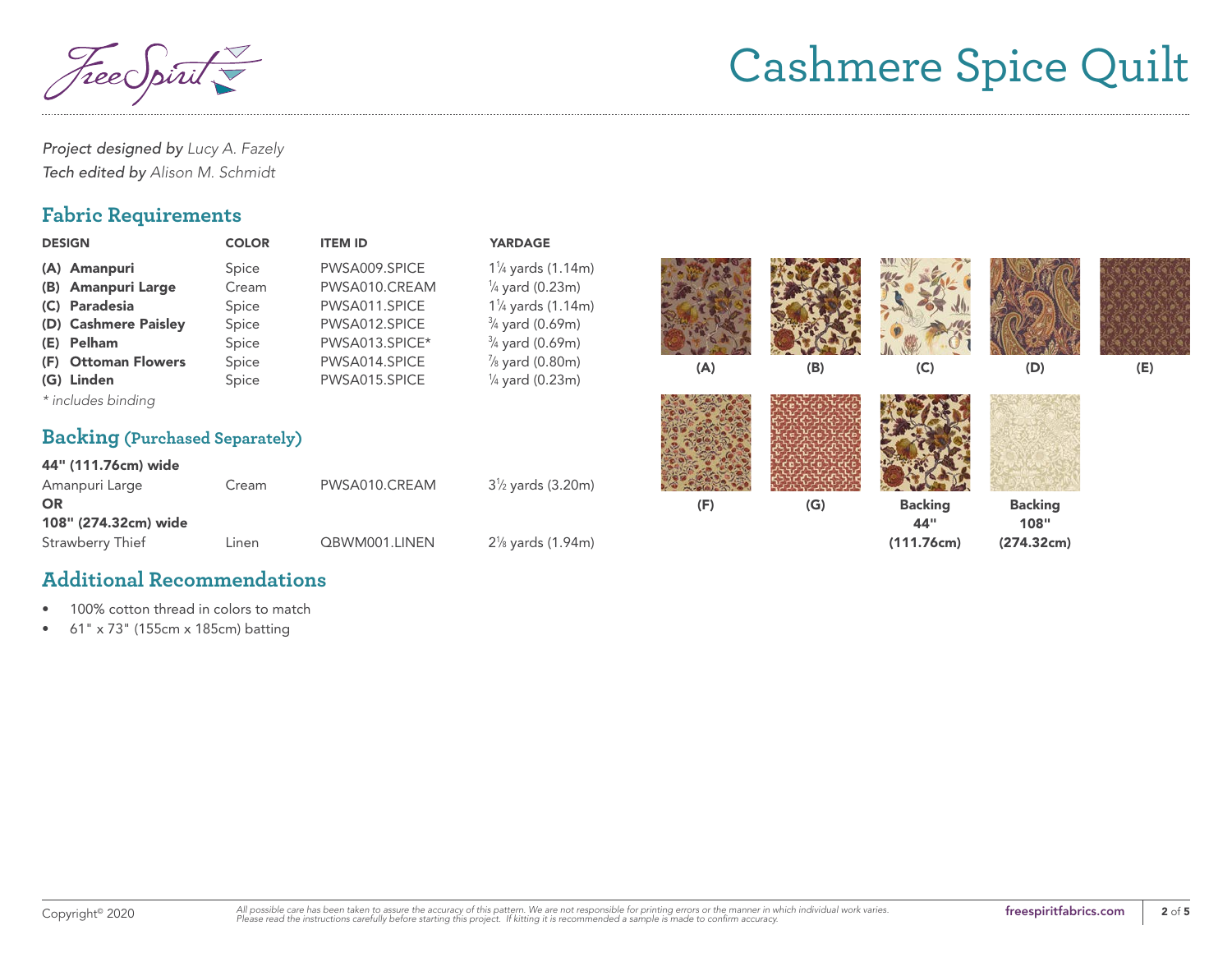#### **Cutting**

#### WOF = Width of Fabric

#### Fabric A, cut:

(1)  $8" \times WOF$ ; subcut (4)  $8"$  squares (1)  $6\frac{1}{2}$ " x WOF; subcut (4)  $6\frac{1}{2}$ " squares. From remaining strip, trim down into (2) 2" x remaining WOF strips and subcut (12) 2" squares (3)  $5\frac{1}{2}$ " x WOF; sew together end-to-end and cut into (2) 51 ⁄2" x 531 ⁄2" borders (3)  $2\frac{1}{2}$ " (x WOF; sew together end-to-end and cut into (2) 21 ⁄2" x 551 ⁄2" borders

#### Fabric B, cut:

 $(1)$  7" x WOF; subcut  $(2)$  7/" squares (1 cut in half diagonally, 1 cut in half diagonally in the opposite direction) and (1) 6" square

#### Fabric C, cut:

(1)  $8\frac{1}{2}$ " x WOF; subcut (4)  $8\frac{1}{2}$ " squares (2 cut in half diagonally, 2 cut in half diagonally in the opposite direction)

- (2) 8" WOF; subcut
	- (8) 8" squares
- (1)  $15\frac{1}{2}$ " x WOF; subcut

(2)  $6\frac{1}{2}$ " wide x 15<sup>1</sup>/<sub>2</sub>" high rectangles, then trim the remaining WOF strip into (2)  $6\frac{1}{2}$ " x remaining WOF and subcut (2) 15 $\frac{1}{2}$ " wide x 6½" high rectangles

Fussy cut (1)  $8\frac{1}{2}$ " square, or if you have a 6" square ruler fussy cut (1) 6" bias square, centered on a motif of your choice

### Fabric D, cut:

(1)  $16\frac{1}{4}$  x WOF; subcut (1)  $16\frac{1}{4}$ " (cut in half diagonally twice) and (4) 8" squares (2) 2" x WOF; subcut (4) 2" x 151 ⁄2" strips

### Fabric E, cut:

(7)  $2\frac{1}{2}$ " x WOF for binding (2) 2" x WOF; subcut (4) 2"  $\times$  12½" strips and (4) 2"  $\times$  6" strips

### Fabric F, cut:

(3)  $5\frac{1}{2}$ " x WOF; sew together end-to-end and cut into (2) 51 ⁄2" x 491 ⁄2" borders

(3)  $2\frac{1}{2}$ " x WOF; sew together end-to-end and cut into (2) 21 ⁄2" x 451 ⁄2" borders

### Fabric G, cut:

(2) 2" x WOF; subcut (8) 2" x 6½" strips

## **Instructions**

*Note: Use a 1 ⁄4" seam allowance throughout. Handle bias edges gently to avoid stretching. Sew all pieces with right sides together and raw edges even using matching thread. Press after each seam. Note orientation of fabric print as indicated by arrows.*

#### Block Assembly

1. *Skip this step if you already cut a 6" bias square from Fabric C*. Mark 41 ⁄4" from each corner of the Fabric C  $8\frac{1}{2}$ " square. Trim away the corners of the larger square from the center marks to create a 6" bias square. Fig. 1

Fig. 1



2. Arrange the Fabric B 6" square, 4 Fabric E  $2" \times 6"$  strips, and 4 Fabric A  $2"$  squares in 3 rows. Stitch into rows. Sew rows together to complete a Nine-patch (9" square unfinished). Fig. 2

Fig. 2

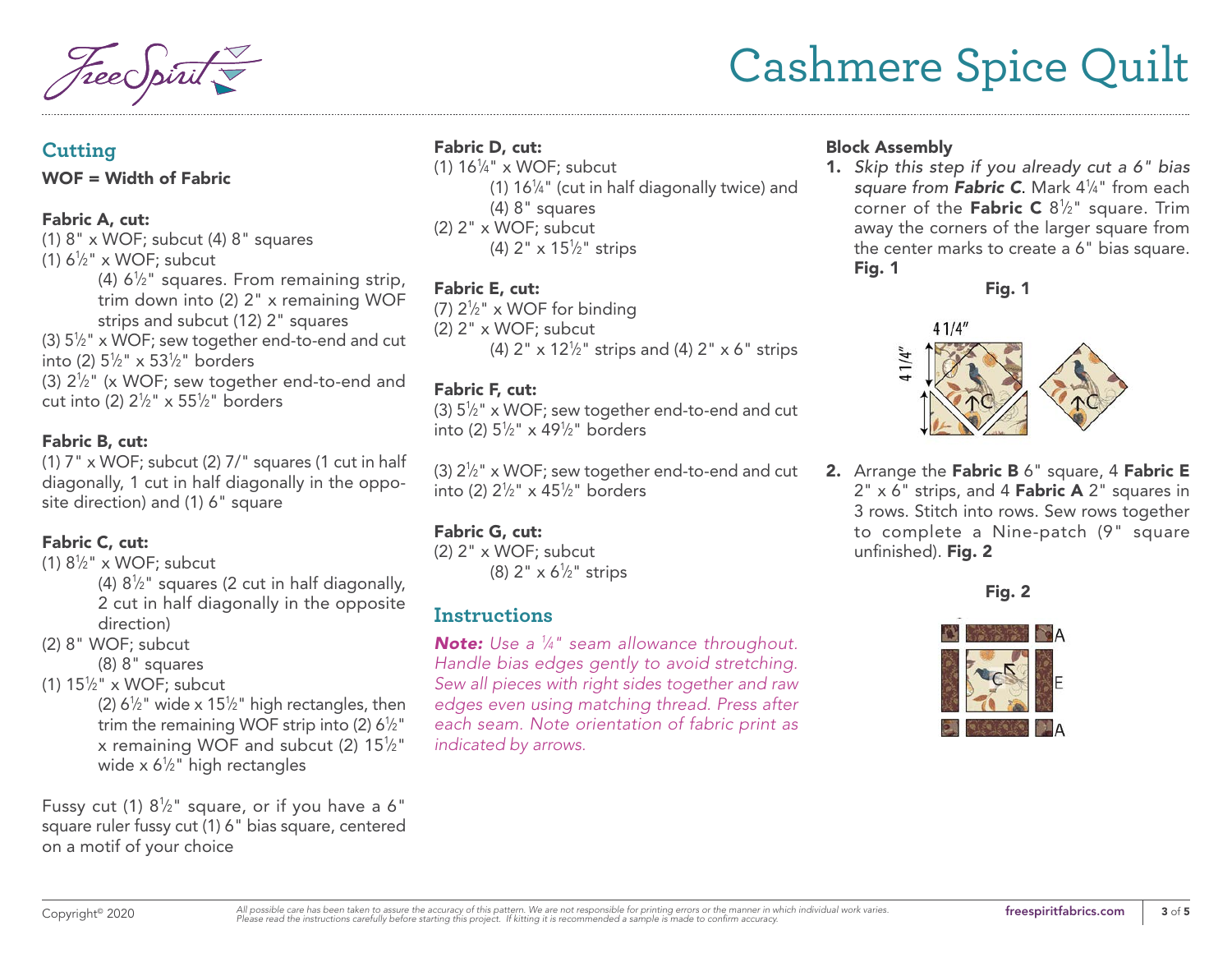3. Sew 4 Fabric B 7" triangles, centered, to edges of the Nine-patch, keeping the Fabric B print oriented in the same directions in all triangles as shown by the arrows, to complete a Bordered Nine-patch (121 ⁄2" square unfinished). If needed, trim to size. Fig. 3

Fig. 3



4. Arrange the Bordered Nine-patch, 4 **Fabric E** 2"  $\times$  12<sup>1</sup>/<sub>2</sub>" strips, and 4 **Fabric A** 2" squares in 3 rows. Stitch into rows. Sew rows together to complete the Center Block (151 ⁄2" unfinished). Fig. 4





Make 1 Center Block

**5.** Stitch a **Fabric D** 2" x 15<sup>1</sup>/<sub>2</sub>" strip lengthwise to each **Fabric C** 6½" x 15½" piece to make 4 of Unit 1 (8" x 15½" unfinished). **Fig. 5** 

Fig. 5





Make 4 Unit 1 (4 total)

**6.** Arrange 1 Fabric A 6<sup>1</sup>/<sub>2</sub>" square, 1 Fabric A 2" square, and 2 Fabric G 2"  $\times$  6½" strips in 2 rows. Stitch into rows. Sew rows together. Make a total of 4 of Unit 2 (8" square unfinished). Fig. 6

Fig. 6



Make 1 each Unit 2 (4 total)

**7.** Sew 2 **Fabric C**  $8\frac{1}{2}$ " triangles to short edges of a **Fabric D** 16¼" triangle, paying attention to the orientation of the fabric prints as shown by the arrows. Make a total of 4 of Unit 3 (8"  $\times$  15<sup>1</sup>/<sub>2</sub>" unfinished). If needed, trim to size. Fig. 7

Fig. 7



Make 1 each Unit 3 (4 total)

## **Quilt Top Assembly**

- 8. Noting the **Quilt Layout** diagram on page 5 for fabric print orientation, arrange the Center Block, all units, and Fabrics A and C 8" squares in 5 rows. Sew into rows. Sew rows together. Quilt center measures 451 ⁄2"square (unfinished).
- **9.** Sew Fabric F  $2\frac{1}{2}$ " x 45<sup>1</sup>/<sub>2</sub>" borders to right and left sides of quilt center. Add Fabric F  $5\frac{1}{2}$ " x 49<sup>1</sup>/<sub>2</sub>" borders to top and bottom of quilt center.
- **10.** Stitch **Fabric A**  $2\frac{1}{2}$ " x  $55\frac{1}{2}$ " borders to right and left sides of quilt. Add **Fabric A** 5½" x 53<sup>1/2</sup> borders to top and bottom of quilt. Quilt top should measure  $53\frac{1}{2}$ " x  $65\frac{1}{2}$ " (135.89cm x 166.37cm) unfinished.